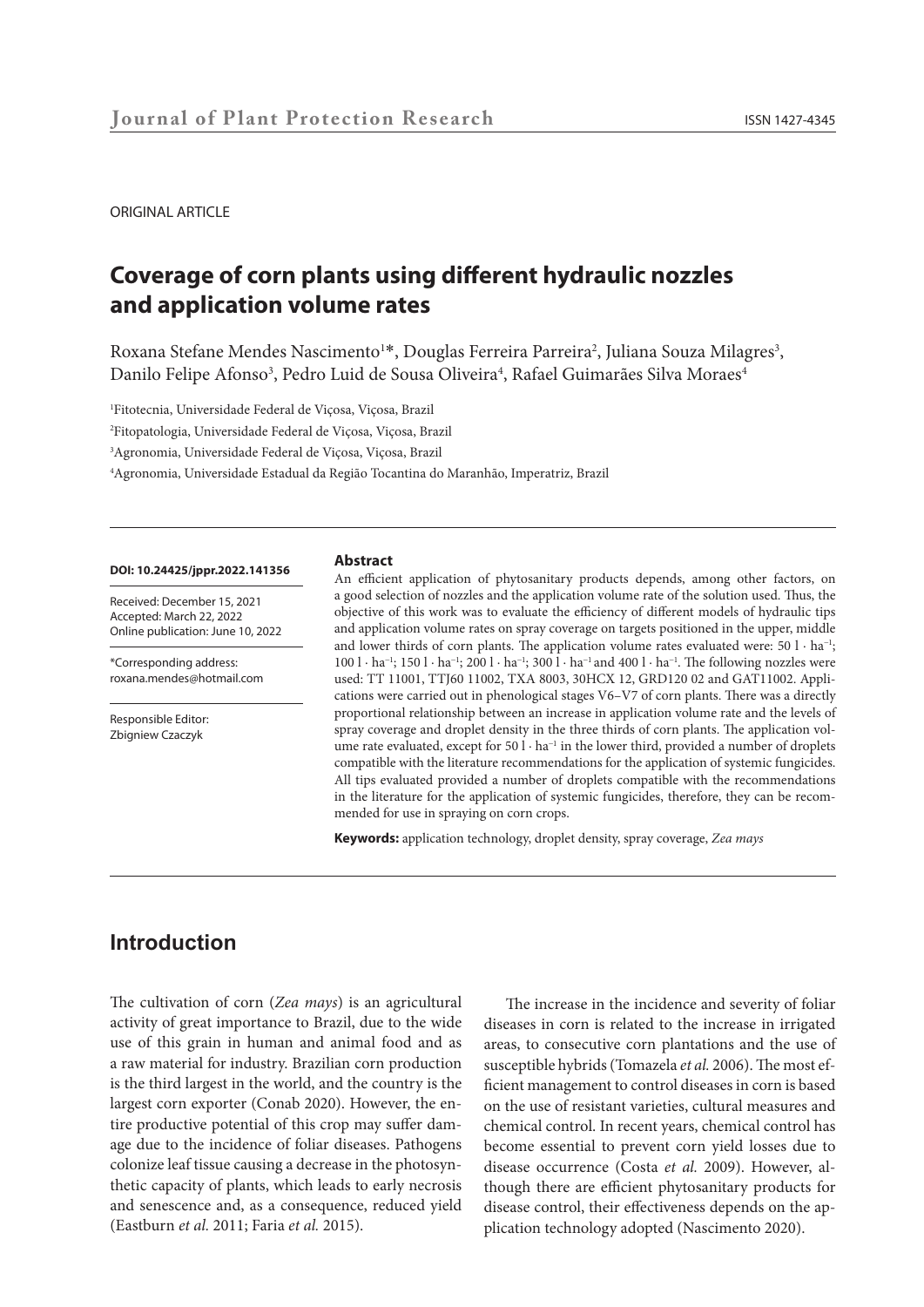The application technology of phytosanitary products must promote efficient deposition of the phytosanitary product on the desired target, while avoiding losses to the environment (Van Zyl *et al.* 2013). Efficient application depends on good tip selection, which is influenced by application volume rate, operating parameters, favorable environmental conditions and correct application timing, taking into account the recommendations of each product (Balsari *et al.* 2019). Understanding the biology and behavior of the biological target to be achieved is of paramount importance for the control to be efficient (Balan *et al.* 2012).

With regard to the spray nozzles, the diameter of the droplets produced is also an important factor for efficiency in the spraying process. Larger diameter droplets promote less coverage on the target surface, however they present less risk of being lost by drift. Smaller diameter droplets, in general, promote greater surface coverage, however under unfavorable environmental conditions they are easily lost by drift (Hilz and Vermeer 2013). For efficient deposition of the spray on the target the tips should distribute the sprayed droplets as homogeneously as possible with adequate numbers and size (Nuyttens *et al.* 2007; Cunha and Silva 2010a).

For the application volume rate, the sprayed mixture should provide maximum droplet coverage with minimum run-off losses. However, the application volume rate is not responsible for controlling the pest, pathogen or weed, Rather, it is controlled by the uniform distribution of the spray on the desired target, since excessive wetting causes runoff losses (Van Zyl *et al.* 2014). The use of smaller application volume rates can provide an increase in the operational capacity of sprayers, since the time spent for refueling slows down the operational pace, and reduces production costs due to the reduction in the number of stops for refueling with water, which is the transport vehicle of phytosanitary products in spraying (Souza *et al.* 2012).

The coverage provided by spraying can also be affected by plant size and architecture. Therefore, in the lower and internal parts of the crop canopy, spray deposition is lower, due to barriers created by the highest parts of the plants (Gossen *et al.* 2008; Silva *et al.* 2014). Thus, it is important to know the penetration profile of the droplets produced by the hydraulic tips and the application volume rate in the canopy of the crop, in order to overcome this barrier and deposit the spray satisfactorily on the lower parts of the plants.

There is no consensus on the recommendations of specific spray nozzles or application volume rates for application of fungicides in corn crops. Some authors have used the following models of spray nozzles: flat jet − API 110-02, double flat jet with air induction − ADIA 110-02D, flat deflector jet − TT 110-02, conical

empty jet − MAG 02, and jet double plane − AD/D 110-02 (Cunha and Pereira 2009; Juliatti *et al.* 2010; Silva *et al.* 2014). As for the application volume rate, some authors used application volume rates ranging from 70 to 200 l · ha<sup>−</sup><sup>1</sup> (Cunha and Pereira 2009; Juliatti *et al.* 2010). Therefore, there is no specific recommendation in the literature indicating the best spray nozzles and application volume rates for application of fungicides for disease control in corn crops.

Different types of nozzles and application volume rates can provide different spray coverage on plant parts depending on their architecture. The selection of nozzles and application volume rates that provide the greatest droplet deposition on corn plants can contribute to improving pesticide efficiency. Given the above, the aim of this study was to evaluate the influence of different models of hydraulic nozzles and application volume rates on spray coverage on targets positioned in the upper, middle and lower thirds of corn plants.

### **Materials and Methods**

Two experiments were carried out at the Diogo Alves de Melo experimental unit at the Federal University of Viçosa – UFV, Viçosa, MG, located under the coordinates 20°45'14'', latitude S, 42°52'54'', longitude W and altitude of 649 m. The corn cultivar used was BM 709, a conventional double hybrid of early cycle, sown in a no-tillage system, with a spacing of 50 cm between rows and a stand of 60,000 plants per hectare. Planting, fertilization, as well as cultural treatments and herbicide applications were carried out in accordance with the recommendations indicated for the corn crop.

In the first experiment, the treatments consisted of evaluating different application volume rates:  $501 \cdot ha^{-1}$ ,  $1001 \cdot ha^{-1}$ ,  $1501 \cdot ha^{-1}$ ,  $2001 \cdot ha^{-1}$ ,  $3001 \cdot ha^{-1}$ and 400 l · ha<sup>-1</sup>. The applications were carried out with a  $\mathrm{CO}_2$ -pressurized backpack sprayer, equipped with a bar with four spray nozzles 0.5 m apart, a bar height of 0.5 m in relation to the crop, with a flat jet type fan tip, model TT 11001 from Teejet®. The working pressure used was 500 kPa (5 bar) for all application volume rates, changing, in this case, the displacement speeds to reach the different application volume rates.

In the second experiment, the following six nozzles were also evaluated: flat deflector jet (TT 11001), double deflector flat jet (TTJ60 11002), empty cone jet (TXA 8003), empty cone jet (30HCX 12), single fan jet (GRD120 02) and double fan jet with air induction (GAT11002). The applications were carried out with a  $\mathrm{CO}_2$ -pressurized backpack sprayer, equipped with a bar with four nozzles 0.5 m apart, and a bar height of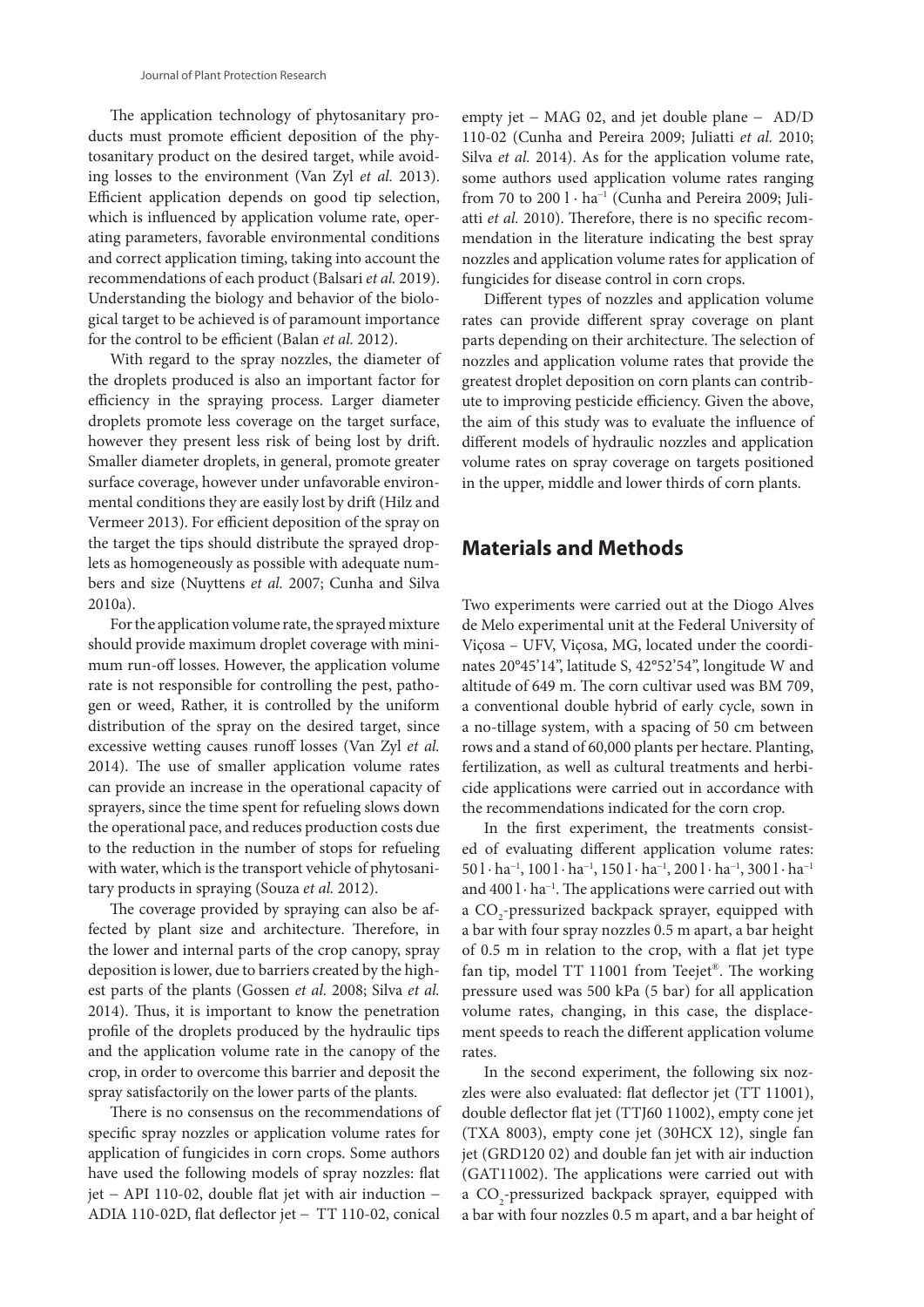0.5 m in relation to the crop. All the nozzles evaluated worked with a pressure of 500 kPa (5 bar) and an application volume rate of 200 l · ha<sup>-1</sup>. In the application volume rate and spray nozzle evaluations, only water was used to evaluate the sprays.

A completely randomized design was used, with 10 replications, and in a split-plot scheme, with the application volume rate and nozzles being the plots, and the subplots the parts of the corn plants (upper, middle and lower third). Data were subjected to analysis of variance and means were compared using the Tukey test, adopting the level of 5% probability, with the aid of the statistical program SISVAR® (Ferreira 2011). Regression analysis was performed for the variable percentage covered area and droplet density for the application volume rate.

Applications were carried out in phenological stages V6–V7 of corn plants. During the application of the treatments, referring to the nozzles and the application volume rate, the average temperature was 25.9 and 27.1°C, the average relative humidity was 35 and 34%, and the wind speed 8.0 and 6.9 km · h<sup>−</sup><sup>1</sup> , respectively. Wind speed, temperature and relative humidity data were collected with the aid of a thermohygrometer and a portable digital anemometer.

The evaluation of spray leaf coverage was carried out on 10 plants per treatment using hydrosensitive paper (76  $\times$  26 mm), positioned horizontally on the adaxial surface, in the upper, middle and lower thirds of the plant. Each paper was considered to be a repetition. The papers were fixed directly on the corn leaves and were removed immediately when the applied spray had dried. Analysis of the hydrosensitive papers was performed using the DropScope® scanner model, which, together with the software, made it possible to obtain the relative amplitude (Span), volumetric median diameter (*VMD*), covered area (%) and droplet density (droplets · cm<sup>-2</sup>).

### **Results**

Through data analysis, significant differences ( $p \le 0.05$ ) were observed in the covered area and droplet density evaluations for the application volume rate, and in the covered area, droplet density and relative amplitude evaluations for the spray nozzles.

Table 1 shows a summary of the analysis of variance. There was significant interaction between plant thirds and application volume rate factors for the covered area and droplet density variables.

Figures 1 and 2 show an increase in the coverage levels and droplet density of the hydrosensitive papers with an increase in the application volume rate in the three thirds of the corn plant. Therefore, the results indicate that there was a directly proportional relationship between the application volume rate and the coverage and droplet density of hydrosensitive papers.

With regard to the covered area and droplet density in the different thirds, there was greater coverage of hydrosensitive papers located in the upper third of the corn plants, than in the middle and lower thirds for all application volume rates (Table 2). For the middle and lower thirds, there was no difference in the percentage of covered area for the evaluated application volume rate, except for the application volume rate of 200 and 400 l · ha<sup>−</sup><sup>1</sup> , where there was greater coverage in the middle third. However, the sprayed droplet density by all the application volume rates differed between the middle and lower thirds for the application volume rate, except for the application volume rate of 100 l · ha<sup>-1</sup>.

Table 3 shows the summary of the analysis of variance for area covered, droplet density, volumetric median diameter (*VMD*) and relative amplitude (Span), according to the sprays with the different nozzles. There was significant interaction between the plant thirds and application volume rate factors for the covered

Table 1. Summary of analysis of variance for covered area (%) and droplet density (droplets · cm<sup>-2</sup>), after application of different application volume rates

| Source of variation                     | df             | Covered area<br>mean square | Droplet density<br>mean square |
|-----------------------------------------|----------------|-----------------------------|--------------------------------|
| Repetition                              | 9              | 36.73 ns                    | 2,043.09 ns                    |
| Application volume rate                 | 5              | 2,275.95**                  | 234,545.41**                   |
| Residue (a)                             | 45             | 23.84                       | 1387.35                        |
| <b>Thirds</b>                           | $\overline{2}$ | 10,865.82**                 | 1,414,353.38**                 |
| Thirds $\times$ Application volume rate | 10             | 266.59**                    | 26,861.64**                    |
| Residue (b)                             | 108            | 22.01                       | 1,155.02                       |
| $CV(%)$ of the plot                     | -              | 27.52                       | 19.14                          |
| CV (%) of the subplot                   |                | 26.44                       | 17.46                          |

*df* – degree of freedom; \*\* significant *F* at 1% probability; ns – not significant; CV (%) – coefficient of variation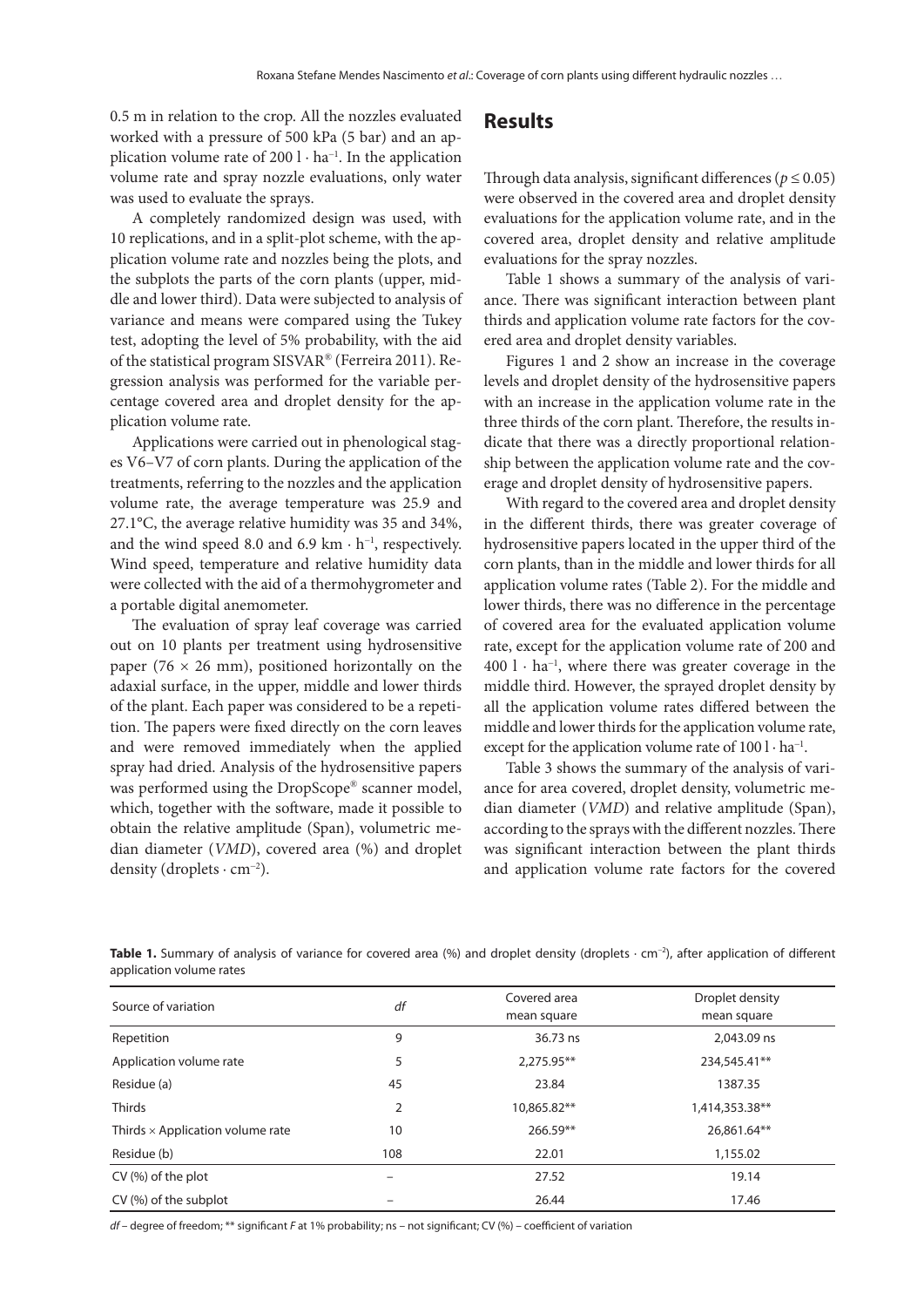

Fig. 1. Mean values of the percentage of covered area according to the upper, middle and lower thirds of corn plants



Fig. 2. Mean values of droplet density according to the upper, middle and lower thirds of corn plants

|                                                      | Covered area [%] |         |                 |  |
|------------------------------------------------------|------------------|---------|-----------------|--|
| Application volume rate $[I \cdot ha^{-1}]$          | upper            | middle  | lower           |  |
| 50                                                   | 11.71 A          | 4.59B   | 0.79B           |  |
| 100                                                  | 32.87 A          | 9.19B   | 5.94 B          |  |
| 150                                                  | 29.40 A          | 9.72B   | 5.06 B          |  |
| 200                                                  | 32.50 A          | 14.27B  | 4.51 C          |  |
| 300                                                  | 37.35 A          | 12.88 B | 11.47B          |  |
| 400                                                  | 52.90 A          | 30.83 B | 13.35 C         |  |
| Droplet density [droplets $\cdot$ cm <sup>-2</sup> ] |                  |         |                 |  |
| Application volume rate $[I \cdot ha^{-1}]$          | upper            | middle  | lower           |  |
| 50                                                   | 139 A            | 50 B    | 11 <sup>C</sup> |  |
| 100                                                  | 342 A            | 95 B    | 68B             |  |
| 150                                                  | 355 A            | 109B    | 38 C            |  |
| 200                                                  | 360 A            | 155B    | 57 C            |  |
| 300                                                  | 446 A            | 176 B   | 109 C           |  |
| 400                                                  | 556 A            | 304B    | 137 C           |  |

Table 2. Mean values of covered area and droplet density of the different application volume rates, according to the upper, middle and lower thirds of corn plants

Means followed by the same capital letter in the line, do not differ significantly at 5% probability by the Tukey test  $(p < 0.05)$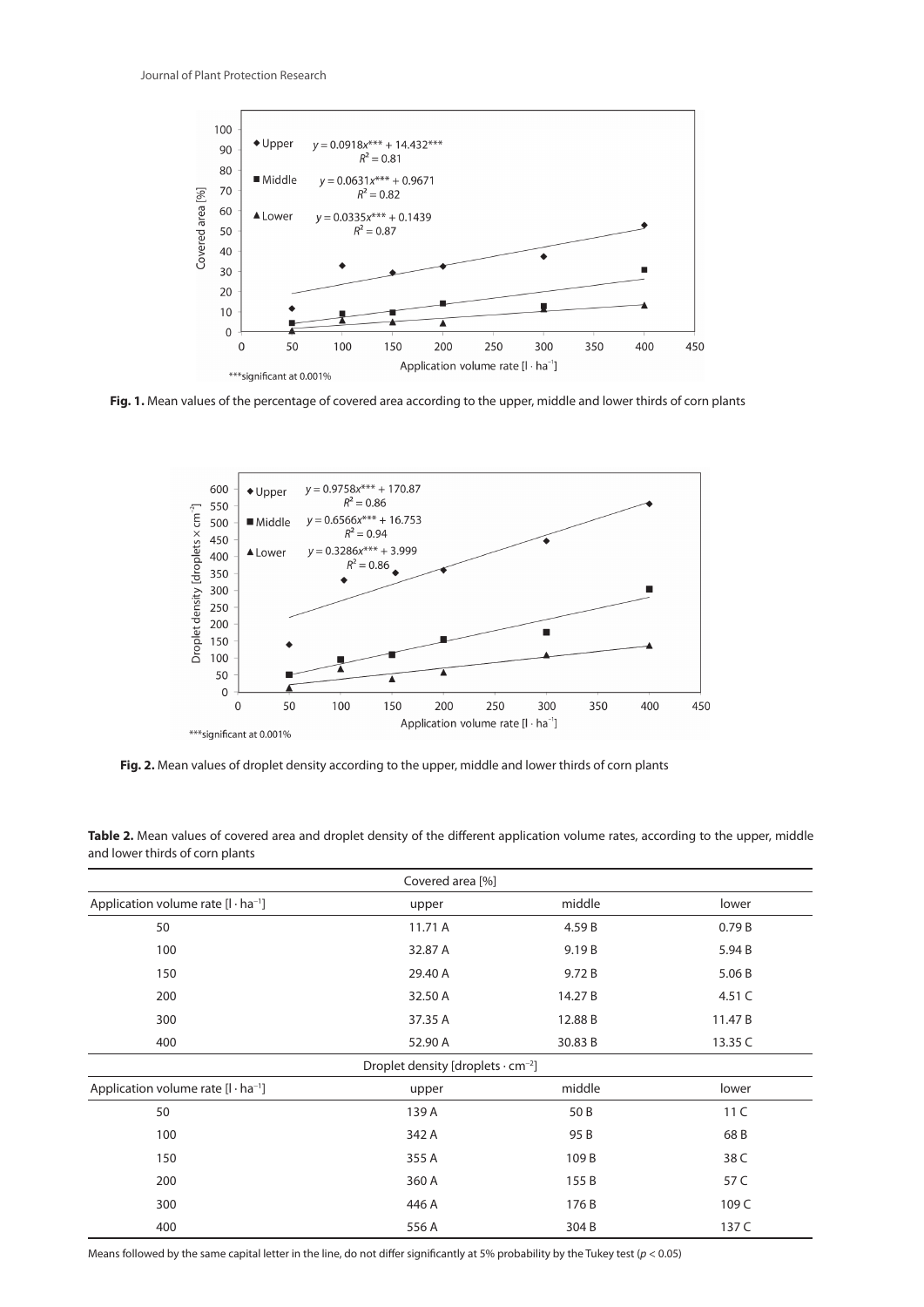| Source of variation           | df             | Covered area<br>(mean square) | Droplet density<br>(mean square)    |
|-------------------------------|----------------|-------------------------------|-------------------------------------|
| Repetition                    | 9              | 34.55 ns                      | 7,044.65 ns                         |
| Spray nozzles                 | 5              | $415.21**$                    | 37,559.45**                         |
| Residue (a)                   | 45             | 42.04                         | 8,628.30                            |
| Spray nozzles                 | $\overline{2}$ | 10,088.39**                   | 148,9381.11**                       |
| Thirds $\times$ Spray nozzles | 10             | 146.33**                      | 31,021.56**                         |
| Residue (b)                   | 108            | 37.74                         | 7,750.61                            |
| CV (%) of the plot            |                | 34.58                         | 41.50                               |
| CV (%) of the subplot         |                | 32.76                         | 39.34                               |
| Source of variation           | df             | <b>VMD</b><br>(mean square)   | Relative amplitude<br>(mean square) |
| Repetition                    | 9              | 2,850.68 ns                   | $0.060$ ns                          |
| Spray nozzles                 | 5              | 6,703.0 ns                    | 0.050 ns                            |
| Residue (a)                   | 45             | 3665.47                       | 0.040                               |
| <b>Thirds</b>                 | 2              | 9,334.35 ns                   | $0.398**$                           |
| Thirds $\times$ Spray nozzles | 10             | 5,285.25 ns                   | 0.028 ns                            |
| Residue (b)                   | 108            | 3,322.09                      | 0.033                               |
| CV (%) of the plot            |                | 21.45                         | 22.76                               |
| CV (%) of the subplot         |                | 20.42                         | 20.62                               |

**Table 3.** Summary of analysis of variance for covered area (%), droplet density (droplets · cm<sup>−</sup><sup>2</sup> ), VMD and relative amplitude (Span) after application with the different spray nozzles

*df* – degree of freedom; \*\*significant *F* at 1% probability; ns – not significant; CV (%) – coefficient of variation

**Table 4.** Mean values of covered area, droplet density, volumetric median diameter (*VMD*) and relative amplitude (Span) of the different nozzles, according to the upper, middle and lower thirds of corn plants

| Nozzles         | Covered area [%]                                     |           |            |                          |
|-----------------|------------------------------------------------------|-----------|------------|--------------------------|
|                 | upper                                                | middle    | lower      | mean                     |
| TTJ60 11002     | 32.26 abA                                            | 18.14 abB | 23.38 aB   | 21.60                    |
| GRD 12002       | 29.63 abA                                            | 21.92 aB  | $6.80$ abC | 19.45                    |
| 30HCX 12        | 34.63 aA                                             | 24.91 aB  | 5.84 abC   | 21.79                    |
| GAT 11002       | 33.82 aA                                             | 13.29 bcB | 4.71 bC    | 17.27                    |
| <b>TXA 8003</b> | 37.69 aA                                             | 17.61 abB | $6.07$ abC | 20.46                    |
| TT 11001        | 25.70 bA                                             | 6.91 cB   | 3.24 bB    | 11.95                    |
| Mean            | 32.45                                                | 17.13     | 6.67       | $\overline{\phantom{0}}$ |
| <b>Nozzles</b>  | Droplet density [droplets $\cdot$ cm <sup>-2</sup> ] |           |            |                          |
|                 | upper                                                | middle    | lower      | mean                     |
| TTJ60 11002     | 405 abA                                              | 163 bB    | 146 aB     | 238                      |
| GRD12002        | 345 bcA                                              | $225$ abB | 73 aC      | 214                      |
| 30HCX 12        | 417 abA                                              | 307 aB    | 87 aC      | 270                      |
| GAT 11002       | 472 aA                                               | 142 bB    | 51 aB      | 222                      |
| <b>TXA 8003</b> | 441 abA                                              | 197 abB   | 68 aC      | 235                      |
| TT 11001        | 277 cA                                               | 153 bB    | 61aB       | 163                      |
| Mean            | 393                                                  | 198       | 81         |                          |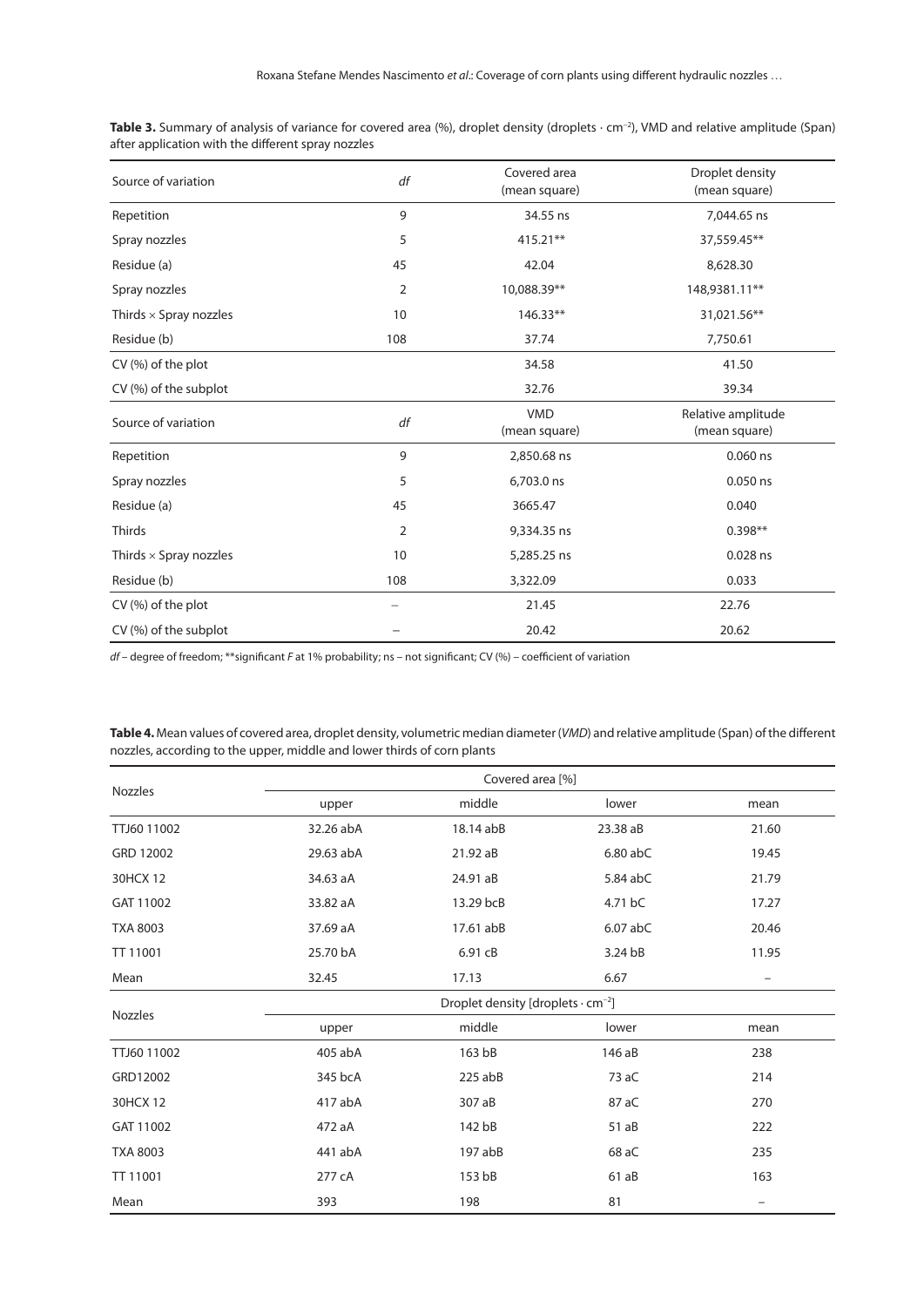| Nozzles         | Volumetric Median Diameter (VMD) |         |       |       |
|-----------------|----------------------------------|---------|-------|-------|
|                 | upper                            | middle  | lower | mean  |
| TTJ60 11002     | 265                              | 275     | 294   | 278 a |
| GRD12002        | 308                              | 271     | 274   | 284 a |
| 30HCX 12        | 299                              | 267     | 230   | 265a  |
| GAT 11002       | 290                              | 320     | 315   | 308 a |
| <b>TXA 8003</b> | 324                              | 283     | 253   | 287 a |
| TT 11001        | 288                              | 266     | 262   | 272a  |
| Mean            | 296 A                            | 280 A   | 271 A |       |
|                 | Relative amplitude (Span)        |         |       |       |
| Nozzles         | upper                            | middle  | lower | mean  |
| TTJ60 11002     | 1.03                             | 0.89    | 0.93  | 0.95a |
| GRD 12002       | 0.88                             | 0.89    | 0.76  | 0.84a |
| 30HCX 12        | 0.99                             | 0.91    | 0.82  | 0.91a |
| GAT 11002       | 1.00                             | 0.80    | 0.72  | 0.84a |
| <b>TXA 8003</b> | 1.00                             | 0.86    | 0.77  | 0.88a |
| TT 11001        | 0.91                             | 0.90    | 0.83  | 0.88a |
| Mean            | 0.97A                            | 0.88 AB | 0.81B | -     |

**Table 4.** Mean values of covered area, droplet density, volumetric median diameter (*VMD*) and relative amplitude (Span) of the different nozzles, according to the upper, middle and lower thirds of corn plants – *continuation*

Means followed by the same capital letter, in the line, and lower case, in the column, do not differ significantly at 5% probability by the Tukey test ( $p < 0.05$ )

area and droplet density variables, and a simple effect for thirds for the relative amplitude variable.

### **Discussion**

According to Table 4, there was no difference in the percentage of coverage in hydrosensitive papers between the nozzles, in the upper and middle thirds, except for nozzle TT 11001 which promoted the lowest coverage for both thirds. In the lower third, nozzle TTJ60 11002 provided greater surface coverage of the hydrosensitive papers, however the other nozzles did not differ from each other. For droplet density, in the upper third, the lowest value was promoted by the TT 11001 nozzle, and for the middle third, the highest value was promoted by the 30HCX 12 nozzle, and for both thirds there was no difference between the other spray nozzles. In the lower third, the spray nozzles did not differ in terms of droplet density.

Regarding the evaluations between the thirds of the plant, there was a higher percentage of coverage by the sprayed solution and droplet density in the upper third, than the lower third, for all spray nozzles (Table 4).

For *VMD* there was no statistically significant difference between the tips or between the thirds of corn plants. However, for the relative amplitude there was a difference only between the thirds of the plants, although only the upper and lower thirds differed from each other (Table 4).

There was an irregular distribution of the phytosanitary product in the thirds of the plant, with greater coverage in the upper third. As expected, this feature shows less penetration of the spray inside the canopy. Furthermore, the leaves present on the upper part of the plants are more exposed to spraying, which explains the increase in spray coverage and droplet density in this part of the plant. The lower values of spray solution coverage in the middle and lower parts of the plant can be explained as a function of the architecture and leaf area index that cause changes in the leaf surface coverage and in the penetration of droplets of the phytosanitary product along the crop canopy. According to Halley (2008) and Silva *et al.* (2014) there is a noticeable decline in the covered area and droplet density deposited in the lower thirds of corn plants.

The use of high application volume rates results in better coverage along the canopy of the crop. High volumes allow for a redistribution of the spray liquid by draining from the upper to the lower third, which causes greater coverage in the lower parts of the plants. However, such applications present a greater risk of soil contamination due to an insufficient capacity of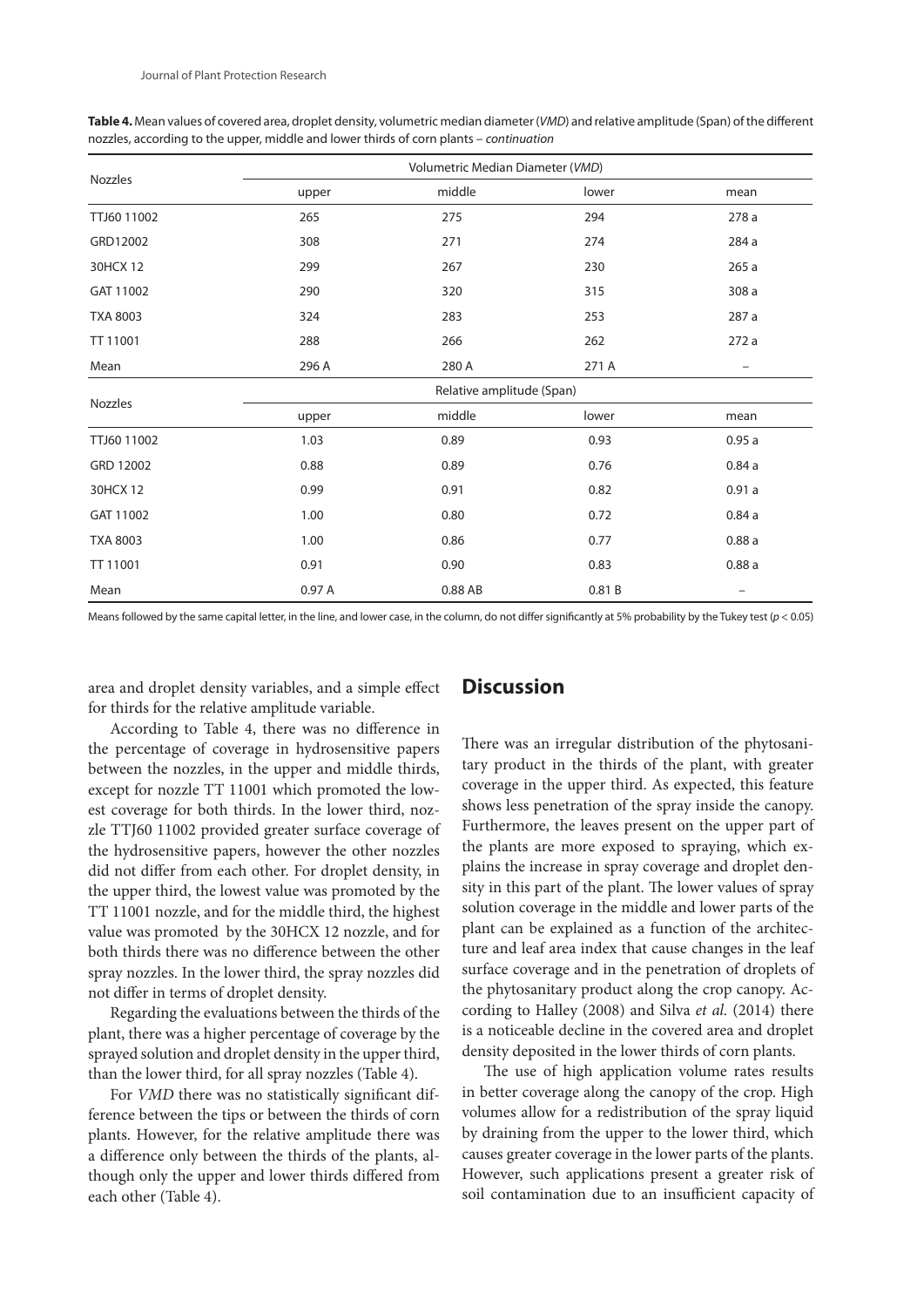retaining the phytosanitary product in the leaves at high application volume rates.

With regard to the spray coverage promoted by the nozzles, it is expected that, in general, tips that produce fine droplets promote greater coverage of the target (Silva *et al.* 2014; Chechi *et al.* 2020), especially under conditions of low wind speed. However they require more attention, since they are easily transported by the wind, and therefore, present a greater risk of drift and evaporation. According to De Oliveira and Antuniassi (2011), thin droplets are recommended when greater coverage and penetration into the plant canopy is required, and medium or thick droplets when application occurs under conditions of greater risk of drift. Despite the findings of Silva *et al.* (2014) and De Oliveira and Antuniassi (2011), in the present study, greater coverage and spray deposition was not observed on the leaf surfaces of plants when spraying with nozzles that produce a higher percentage of fine droplets, than those that produce more medium droplets.

According to Nascimento (2020), in a study with a real-time particle analyzer, which analyzes the droplets in transit, the volumetric median diameter (*VMD*), at a working pressure of 5 bar, of the droplets sprayed by the TXA 8003 nozzles, 30HCX 12, TT 11001, TTJ60 11002, GRD120 02 and GAT11002, is respectively, 100.41, 122.07, 163.48, 169.72, 202.40 and 200.88 µm. Therefore, droplets sprayed by TXA 8003 and 30HCX 12 nozzles are classified as very fine, while droplets sprayed by TT 11001 and TTJ60 11002 nozzles are classified as fine, and GRD120 02 and GAT11002 nozzles spray produce medium droplets. However, in general, the nozzles used, despite the differences in the classification of droplets, promoted similar target coverage within each third evaluated, with an application rate of 200 l · ha<sup>-1</sup>. In this case, the choice of nozzles should be based on the weather conditions at the time of application.

With regard to droplet density, the values observed in this work for both the application volume rates and the nozzles are suitable for the application of systemic fungicides, according to Christofoletti (1999) and Ugalde (2005), who recommended from 30 to 45 droplets · cm<sup>−</sup><sup>2</sup> , except for the application volume rate of 50 l · ha<sup>−</sup><sup>1</sup> in the lower third that only promoted the spraying of 11 droplets · cm<sup>-2</sup>. As the application volume rate is reduced, droplet density is a factor that requires more attention, as it can become limiting (Boller *et al.* 2007). However, analyzing droplet density alone can appear as a higher application volume rate, especially when using systemic fungicides, which have a certain mobility in the plant. Thus, the droplet density must be analyzed by also taking into account that there is a difference in spray concentration (Cunha *et al.* 2010b). Nascimento *et al.* (2021), in a study with different application volume rates in the spraying of

systemic fungicide to control Asian soybean rust, found that an increase in application volume rate resulted in an increase in spray coverage and droplet density in three thirds of the plants. An application volume rate of up to  $50$  l  $\cdot$  ha<sup>-1</sup> did not negatively affect Asian rust control and soybean plant grain yield.

However, it may be that if the TTJ60 11002 nozzles had been used to apply the application volume rate of 50 l · ha<sup>−</sup><sup>1</sup> , instead of the TT 11001 nozzles, the spraying of droplet density would have been promoted in the lower third of the plants, recommended for application of systemic fungicide in corn crops. Cunha and Silva (2010a) in a study with air induction flat deflector jet nozzles (TTI 11002) and double flat deflector jet (TTJ 11002), with an application volume rate of 100 ha<sup>-1</sup>, found that the land application with the jet deflector tip double plan provided greater droplet density in the lower third of corn plants. In a work carried out by Zhu *et al.* (2004), studying the spray penetration provided by different nozzles in peanut crops, the authors concluded that the double flat jet tips promoted greater target coverage than other nozzles. In these nozzles, the size of each of the two elliptical outlet holes is smaller than the orifice of a standard tip with the same nominal flow rate, which leads to more spraying of the jet.

To obtain applications with good leaf coverage indices, the *VMD* values must be below 365 μm, which, according to Sasaki *et al.* (2016), is limiting in the case of applications that require high coverage of the biological target. Thus, in this work, the mean *VMD* values of sprayed droplets from all evaluated tips were below 365 μm, so they can provide good coverage of the surface of the biological target. When comparing the *VMD* of the impacted droplets on hydrosensitive paper and the droplets in transit, an overestimation of the *VMD* of the impacted droplets was observed, since, as Nascimento (2020) noted, the characterization of the spectra of droplets in transit or *VMD* was much lower than that observed in hydrosensitive papers, thus, the device read a droplet with an overestimated *VMD*. The relative amplitude, on the other hand, shows the sprinkler quality of the spectrum, so that the lower the relative amplitude value, the more homogeneous the droplets are (Sasaki *et al.* 2013). All tips evaluated in the present study showed similar droplet homogeneity in the three thirds of the plants.

 Finally, determination of the droplet spectrum helps in choosing the nozzles according to the size of the droplets, but the selection of the nozzles must be based, in addition to the spectrum, on the product formulation, application volume rate, environmental conditions, target type to be achieved, the agricultural crop to be sprayed and leaf area index, among others. The use of low application volume rates, on the other hand, must respect the limitations imposed by weather conditions and the biological target to be achieved.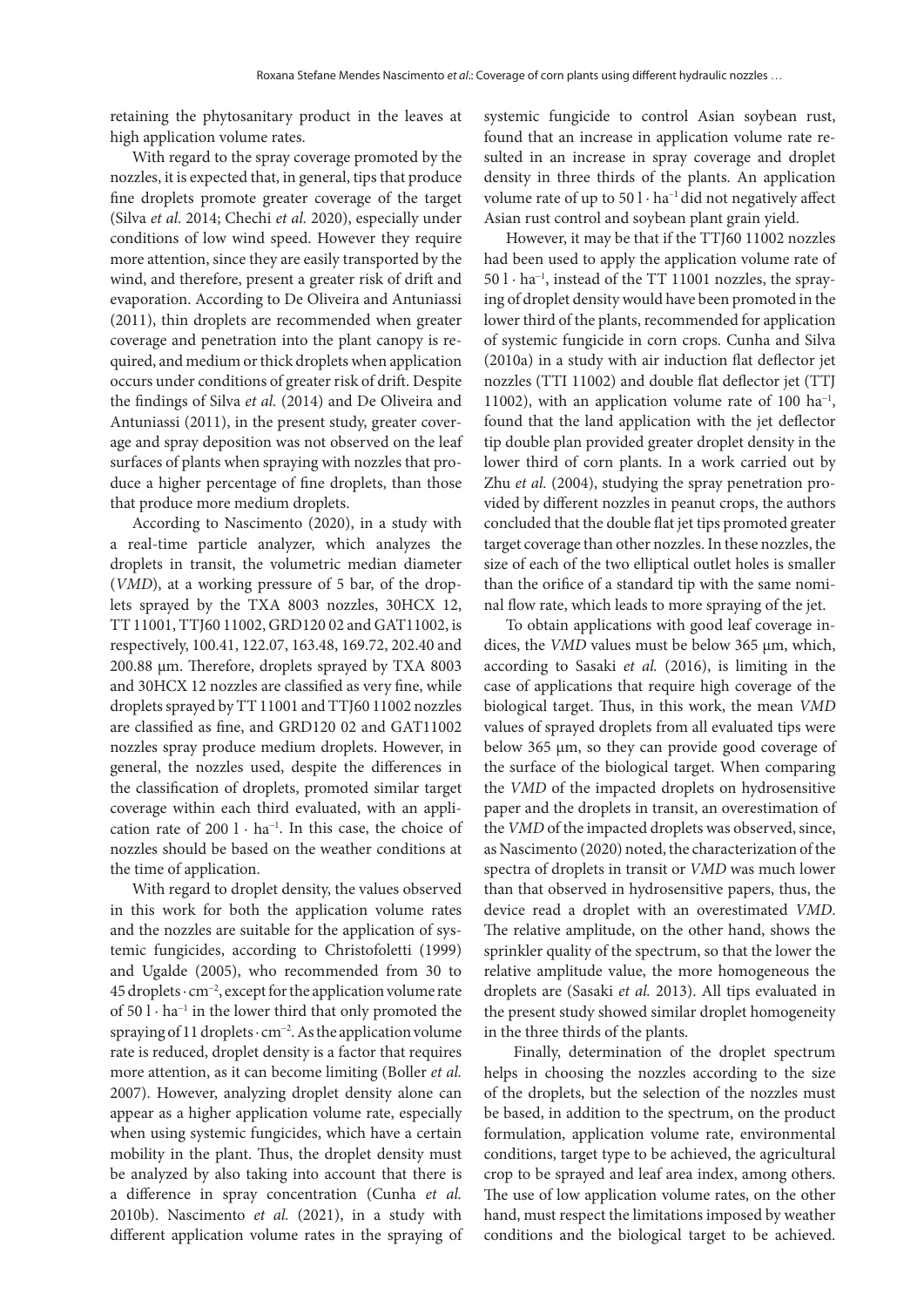This means that there is no general rule for indicating a certain droplet spectrum, but all factors must be evaluated to correctly define the choice of tip and the application volume rate to be used.

# **Conclusions**

The application volume rates evaluated, except for 50 l · ha<sup>−</sup><sup>1</sup> in the lower third, provided the number of droplets (density) in the three thirds of the corn plant compatible with the literature recommendations for the application of systemic fungicides. Complementary studies regarding the biological effectiveness for fungicide application through the application volume rate of  $50$  l $\cdot$  ha<sup>-1</sup> are needed.

All tips evaluated provided the number of droplets (density) in the three thirds of the corn plant compatible with the literature recommendations for the application of systemic fungicides. Therefore, all nozzles evaluated can be recommended to be used in the spraying of systemic fungicides on corn crops, when the spray application volume rate applied is 200 l · ha<sup>-1</sup>.

#### **References**

- Balan M.G., Saab O.J.G.A., Maciel C.D. de G., Oliveira G.M. 2012. Diagnóstico e proposta de descrição metodológica para artigos técnico-científicos que tratam da avaliação de aplicações de herbicidas. [Diagnosis and methodological description proposal for scientific-technological articles relational to assessment of herbicides application]. Revista Brasileira de Herbicidas 11 (1): 126−138. DOI: https://doi. org/10.7824/rbh.v11i1.174.
- Balsari P., Grella M., Marucco P., Matta F., Miranda-Fuentes A. 2019. Assessing the influence of air speed and liquid flow rate on the droplet size and homogeneity in pneumatic spraying. Pest Management Science 75 (2): 366−379. DOI: https://doi.org/10.1002/ps.5120.
- Boller W., Forcelini C.A., Hoffmann L.L. 2007. Tecnologia de aplicação de fungicidas − parte I. Revisão Anual de Patologia de Plantas 15: 243−276.
- Chechi A., Roehrig R., PitonB., Luz M.R da, Deuner C.C., Forcelini C.A., Boller W. 2020. The combined use of spray volumes and droplet sizes in the chemical control of Asian soybean rust in cultivars with different leaf area índices. Crop Protection 136: 105212. DOI: https://doi.org/10.1016/j. cropro.2020.105212.
- Christofoletti J.C. 1999. Pulverização ou aplicação? São Paulo: Teejet South America, 71 pp. Boletim Técnico BT-01/99.
- CONAB (Companhia Nacional de Abastecimento). 2020. Acompanhamento da safra brasileira de grãos 8 (2).
- Costa R.V., Cota L.V., Casela C.R. 2009. Manejo de doenças. p. 137−169. In: "Milho: o produtor pergunta, a Embrapa responde" (J.C. Cruz, P.C. Magalhaes, I.A. Pereira Filho, J.A.A. Moreira, eds). Brasília, DF: Embrapa Informação Tecnológica; Sete Lagoas: Embrapa Milho e Sorgo, 332 pp.
- Cunha J.P.A.R da, Silva R.A.M. 2010a. Uniformidade de distribuição volumétrica de pontas de pulverização em função da pressão de trabalho e altura da barra. [Volumetric distribution uniformity of spray nozzles under different liquid pressures and boom heights]. Bioscience Journal 26 (1): 52−58.
- Cunha J.P.A.R. da, Silva L.L. da, Boller W., Rodrigues J.F. 2010b. Aplicação aérea e terrestre de fungicida para o controle de doenças do milho. [Aerial and ground fungicide application to corn for disease control]. Revista Ciência Agronômica 41 (3): 366−372.
- Cunha J.P.A.R., Pereira R.G. 2009. Efeitos de pontas e volumes de pulverização no controle químico de doenças do milho. [Nozzle and spray volume effects on chemical control of maize diseases]. Revista Ciência Agronômica 40 (4): 533−538.
- De Oliveira M.A.P., Antuniassi U.R. 2011. Eficácia do flutriafol e do flutriafol + tiofanato metílico aplicados com gotas finas ou médias no controle da ferrugem asiática da soja. [Efficacy of flutriafol and flutriafol + thiophanate methyl sprayed with fine or medium droplets for the control of asian soybean rust]. Revista Energia na Agricultura 26 (1): 94−112. DOI: http://dx.doi.org/10.17224/EnergAgric.2011 v26n1p94-112.
- Eastburn D.M., McElrone A.J., Bilgin D.D. 2011. Influence of atmospheric and climatic change on plant–pathogen interactions. Plant Pathology 60: 54−69. DOI: https://doi. org/10.1111/j.1365-3059.2010.02402.x.
- Faria M.V., Mendes M.C., Rossi E.S., Possatto Junior O., Rizzardi A., Gralak E., Silva C.A., Faria C.M.D.R. 2015. Análise dialélica da produtividade e do progresso da severidade de doenças foliares em híbridos de milho em duas densidades populacionais. [Diallel analyze of yield and progress of the severity of leaf diseases in maize hybrids in two population density]. Semina: Ciências Agrárias 36 (1): 123−134. DOI: http://dx.doi.org/10.5433/1679-0359.2015v36n1p123.
- Ferreira D.F. 2011. Sisvar: a computer statistical analysis system. Ciência e Agrotecnologia 35 (6): 1039−1042. DOI: http:// dx.doi.org/10.1590/S1413-70542011000600001
- Gossen B.D., Peng G., Wolf T.M., McDonald M.R. 2008. Improving spray retention to enhance the efficacy of foliar-applied disease-and pest-management products in field and row crops. Canadian Journal of Plant Pathology 30 (4): 505−516. DOI: https://doi.org/10.1080/ 07060660809507550
- Halley S. 2008. Fungicide deposition measurement by spray volume, drop size and sprayer system in cereal grains. Applied Engineering in Agriculture 24 (01): 15−21. DOI: http://dx.doi.org/10.13031/2013.24155
- Hilz E., Vermeer A.WP. 2013. Spray drift review: The extent to which a formulation can contribute to spray drift reduction. Crop Protection 44: 75−83. DOI: https://doi. org/10.1016/j.cropro.2012.10.020
- Juliatti F.C., Nascimento C., Rezende A.A. 2010. Avaliação de diferentes pontas e volumes de pulverização na aplicação de fungicida na cultura do milho. [Evaluation of different nozzles and volumes in fungicide application on maize crop]. Summa Phytopathologica 36 (3): 216−221. DOI: http://dx.doi.org/10.1590/S0100-54052010000300005
- Nascimento R.S.M. 2020*.* Distribuição volumétrica e espectro de gotas no controle químico da ferrugem asiática da soja. [Volumetric distribution and droplet spectrum in the chemical control of asian soybean rust]. Tese (Doutorado em Fitotecnia) – Universidade Federal de Viçosa, Viçosa, 93 pp.
- Nascimento R.S.M., Ferreira L.R., Zambolim L., Parreira D.F., Costa Y.K.S. da, Damascena J.F., Cecon P.R. 2021. Spray mixture volume in the control of Asian soybean rust. Crop Protection 146: 105662. DOI: https://doi.org/10.1016/j. cropro.2021.105662
- Nuyttens D., Baetens K., Schampheleire M., Sonck B. 2007. Effect of nozzle type, size and pressure on spray droplet characteristics. Biosystems Engineering 97 (3): 333−345. DOI: https://doi.org/10.1016/j.biosystemseng.2007.03.001
- Sasaki R.S., Teixeira M.M., Maciel C.F.S., Alvarenga C.B. de, Forastiere P.R. 2016. Espectro das gotas produzidas por pontas de jato plano duplo defasado com indução de ar.